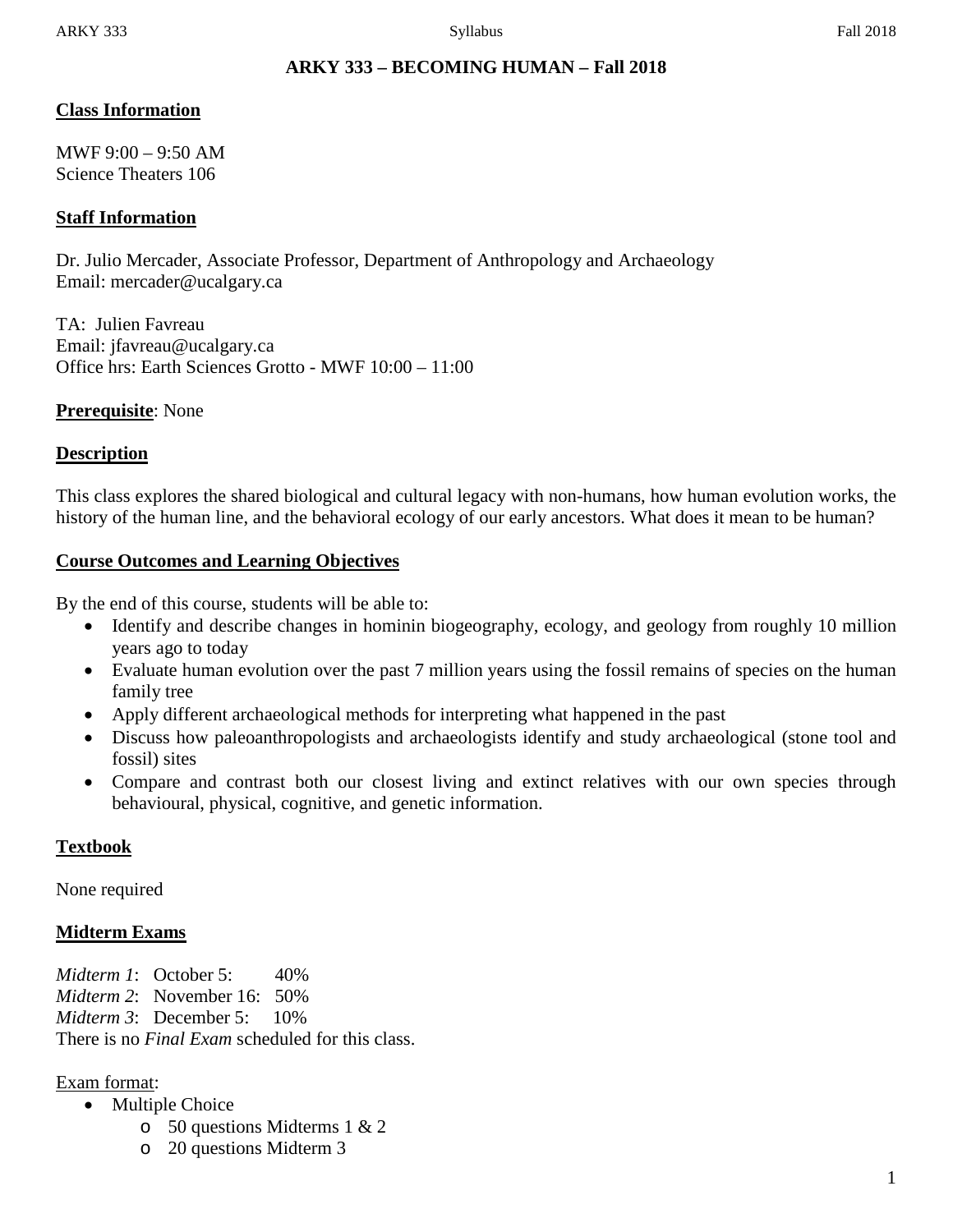#### Material Covered

- In-class lecture materials, videos, readings, or activities posted on  $D2L = 100\%$
- The use of aids such as open book, class notes, internet, etc., is not permitted during exams

Please note that students do not have to pass all components of the class to receive a passing grade in the course.

#### **Grading Scale and Policies**

 $96 - 100\% = A$  $90 - 95.99\% = A$  $83 - 89.99\% = B +$  $75 - 82.99\% = B$  $67 - 74.99\% = \text{B}$  $58 - 66.99\% = C +$  $50 - 57.99\% = C$  $45 - 49.99\% = C$  $40 - 44.99\% = D$  $0 - 39.99\% = F$ 

Missed exams automatically receive a score of zero. Students who are unable to take a scheduled exam must contact the instructor in advance of the scheduled exam if possible to make necessary arrangements for a rewrite. In the event of an emergency or illness, documentation (e.g. signed Physician's Statement) must be provided. If a make-up exam is necessary, it is to be written within one business week (5 weekdays) from the scheduled date of the missed exam.

Exams grades will be posted on D2L as soon as possible. Midterms will not be returned to students, but if you wish to review your exams, please make an appointment with the TA Julien Favreau.

### **Topics to be covered**

Research Methods in Paleoanthropology, I Research Methods in Paleoanthropology, II Evo. Classification and nomenclature Ancient DNA Geoarky and Geochronometry Primate Origins Hominoid Behavior Primate Archaeology Primitive Hominins The genus Homo Oldowan Cultures Acheulian Site Review: Koobi Fora, Gona Site Review: Olduvai, Swartkrans Out of Africa, I: Lower Paleolithic in Asia Out of Africa, I: Lower Paleolithic in Europe **Neanderthals**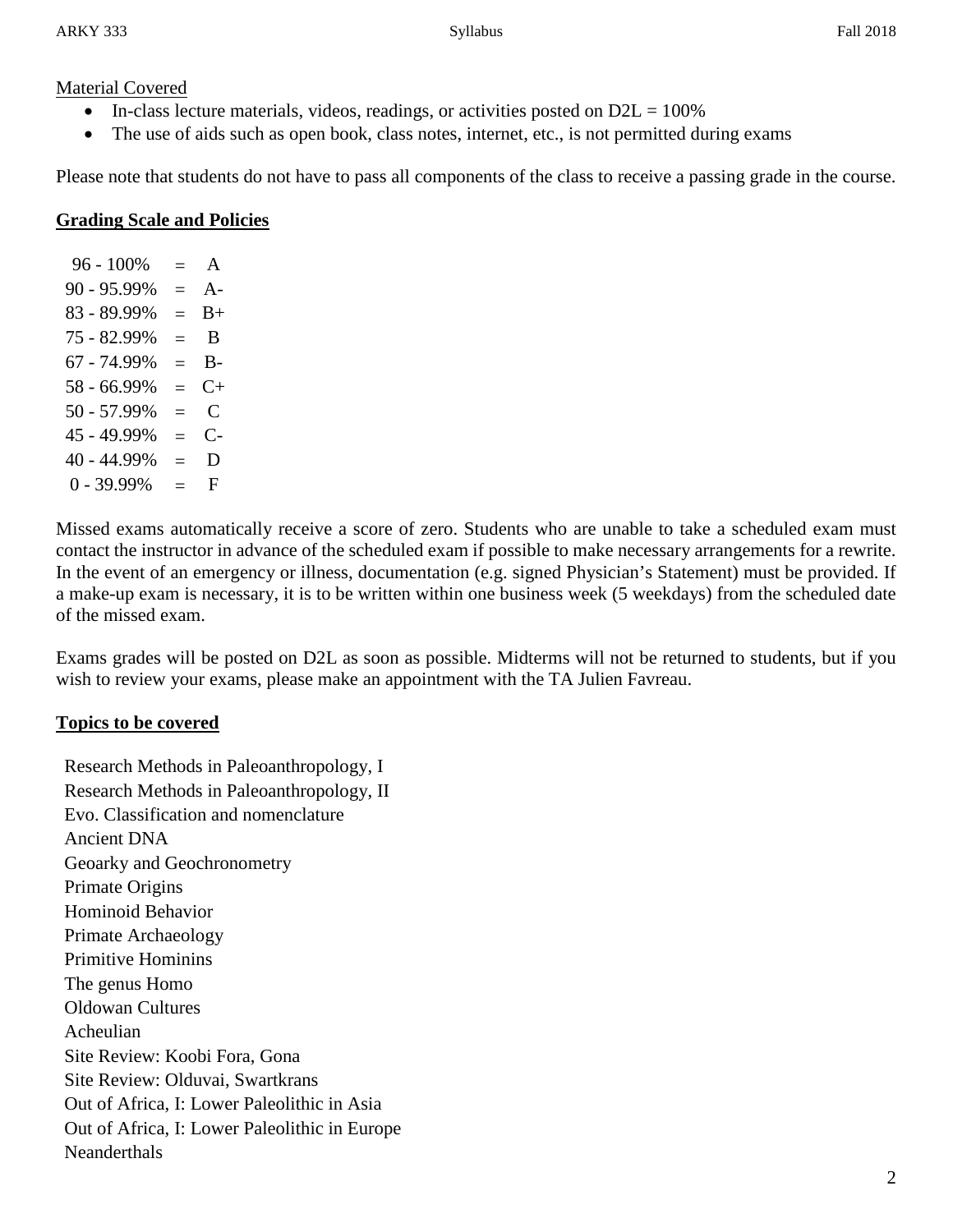Site review: Dmanisi Site review: Atapuerca Early Behavior and Cognition Bio-cultural diversity in the African craddle The emergence of our species Homo sapiens and modern behavior Out of Africa, II African late Pleistocene cultures Eurasian Upper Paleolithic Art Australian hominins The colonization of the New World The onset of cultural complexity

# **Additional Content**

# **DEFERRED EXAMS:**

A student who is absent from a test for legitimate reasons must discuss an alternative course of action with the instructor. Deferral of the final exam requires Registrar approval. The instructor at their discretion may transfer the percentage weight for the test to the final examination, if there is a final examination in the course, set another test, etc. Documentation supporting the reason for missing an exam may be required. Deferred exams may be in a different format than the regularly scheduled exam, e.g. essay style questions instead of multiple choice questions. Students must be aware that they are responsible for payment of any charge associated with the medical assessment and documentation as this service falls outside the realm of services provided by the Provincial Health Care Plan

# **PLAGIARISM AND CHEATING**

Plagiarism: "to steal and pass off the ideas or words of another as one's own" (Webster's). Plagiarism will not be tolerated and will automatically result in a failing grade for the submission. Any student caught plagiarizing will also be subject to additional University sanctions. Students are expected to be familiar with the University of Calgary's policy on intellectual honesty

# **ACADEMIC ACCOMMODATIONS**

#### <http://www.ucalgary.ca/access/accommodations/policy>

Students needing an Accommodation because of a Disability or medical condition should communicate this need to Student Accessibility Services in accordance with the Procedure for Accommodations for Students with **Disabilities** 

Students needing an Accommodation based on a Protected Ground other than Disability, should communicate this need, preferably in writing, to the instructor of this course.

### **ACADEMIC INTEGRITY**

Academic integrity is essential to the pursuit of learning and scholarship in a university, and to ensuring that a degree from the University of Calgary is a strong signal of each student's individual academic achievements. As a result, the University treats cases of cheating and plagiarism very seriously. Non-academic integrity also constitutes an important component of this program.

For detailed information on what constitutes academic and non-academic misconduct, please refer to the following link:<http://www.ucalgary.ca/pubs/calendar/current/k-2-1.html>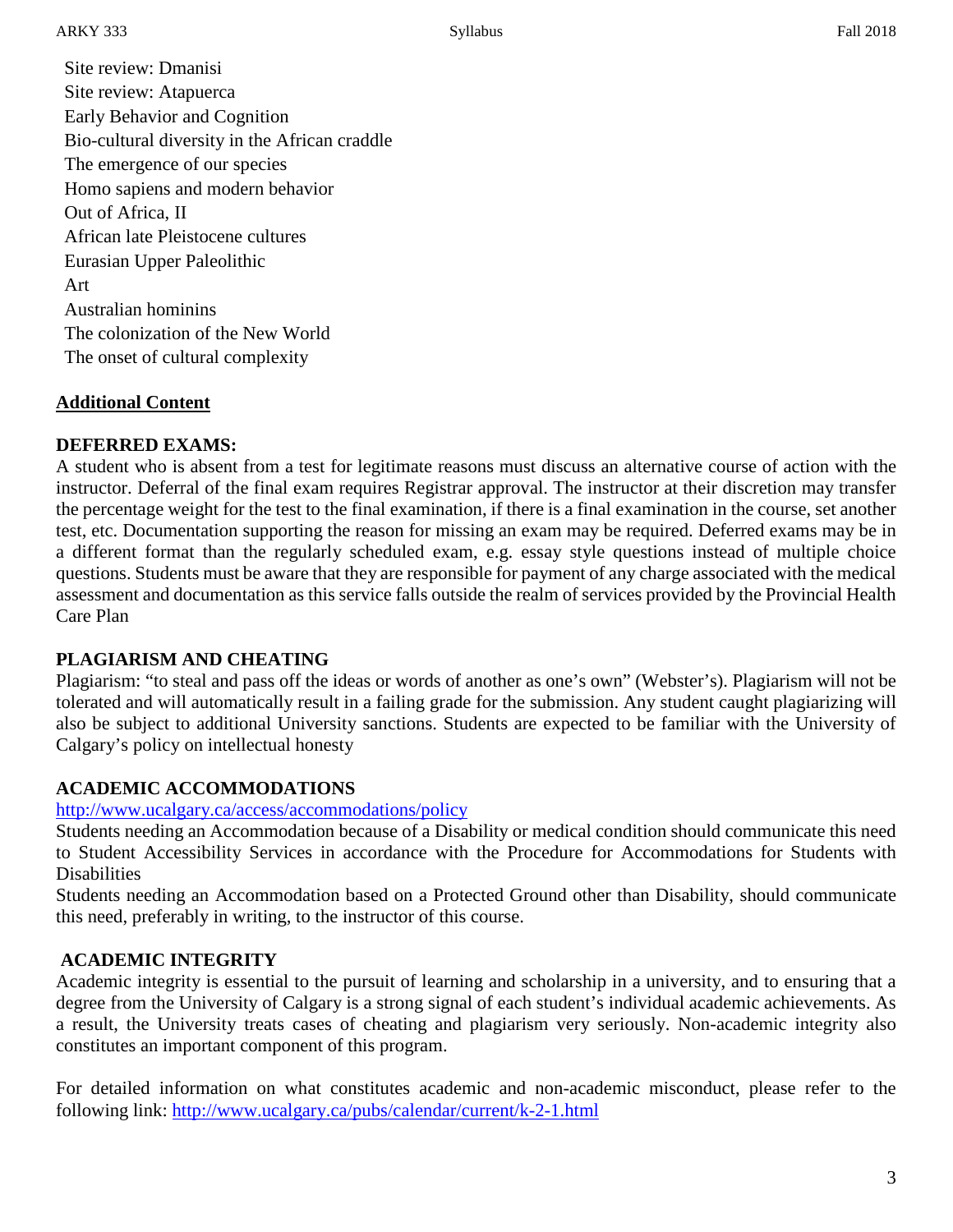ARKY 333 Fall 2018

All suspected cases of academic and non-academic misconduct will be investigated following procedures outlined in the University Calendar. If you have questions or concerns about what constitutes appropriate academic behaviour or appropriate research and citation methods, you are expected to seek out additional information on academic integrity from your instructor or from other institutional resources.

Where there is a criminal act involved in plagiarism, cheating or other academic misconduct, e.g., theft (taking another student's paper from their possession, or from the possession of a faculty member without permission), breaking and entering (forcibly entering an office to gain access to papers, grades or records), forgery, personation and conspiracy (impersonating another student by agreement and writing their paper) and other such offences under the Criminal Code of Canada, the University may take legal advice on the appropriate response and, where appropriate, refer the matter to the police, in addition to or in substitution for any action taken under these regulations by the University

### **TEACHING EVALUATIONS / USRIS (Universal Student Ratings of Instruction)**

At the University of Calgary, feedback provided by students through the Universal Student Ratings of Instruction (USRI) survey provides valuable information to help with evaluating instruction, enhancing learning and teaching, and selecting courses. **Your responses make a difference, please participate!** Website: http://www.ucalgary.ca/usri/

### **WRITING ACROSS THE CURRICULUM**

Writing skills are not exclusive to English courses and, in fact, should cross all disciplines. The University supports the belief that throughout their University careers, students should be taught how to write well so that when they graduate their writing abilities will be far above the minimal standards required at entrance. Consistent with this belief, students are expected to do a substantial amount of writing in their University courses and, where appropriate, members of faculty can and should use writing and the grading thereof as a factor in the evaluation of student work. The services provided by the Writing Support, part of the Student Success Centre, can be utilized by all undergraduate and graduate students who feel they require further assistance

**Emergency Evacuation Assembly Points**: In the event of an emergency that requires evacuation, please refer to the following link to become familiar with the assembly points for the class: <http://www.ucalgary.ca/emergencyplan/assemblypoints>

### **Freedom of Information and Protection of Privacy Act: Freedom of Information and Protection of Privacy Act**

The University of Calgary is committed to protecting the privacy of individuals who work and study at the University or who otherwise interact with the University in accordance with the standards set out in the Freedom of Information and Protection of Privacy Act. Please refer to the following link for detailed information: <http://www.ucalgary.ca/legalservices/foip>

The Department of Anthropology and Archaeology's FOIP (Freedom of Information and Privacy) policy requires all reports/examinations to be returned to students during class time or the instructor's office hours. Any term work not picked up will be placed in the Anthropology and Archaeology Office (ES620) for distribution. Any student not wishing to have their work placed in the office must make alternative arrangements with the course instructor early in the term.

**Safewalk Information:** Campus Security, in partnership with the Students' Union, provides the Safewalk service, 24 hours a day to any location on Campus including the LRT, parking lots, bus zones and University residences. Contact Campus Security at (403) 220-5333 or use a help phone, and Safewalkers or a Campus Security Officer will accompany you to your campus destination.

**Faculty of Arts Program Advising and Student Information Resources:** Have a question, but not sure where to start? Arts Students' Centre